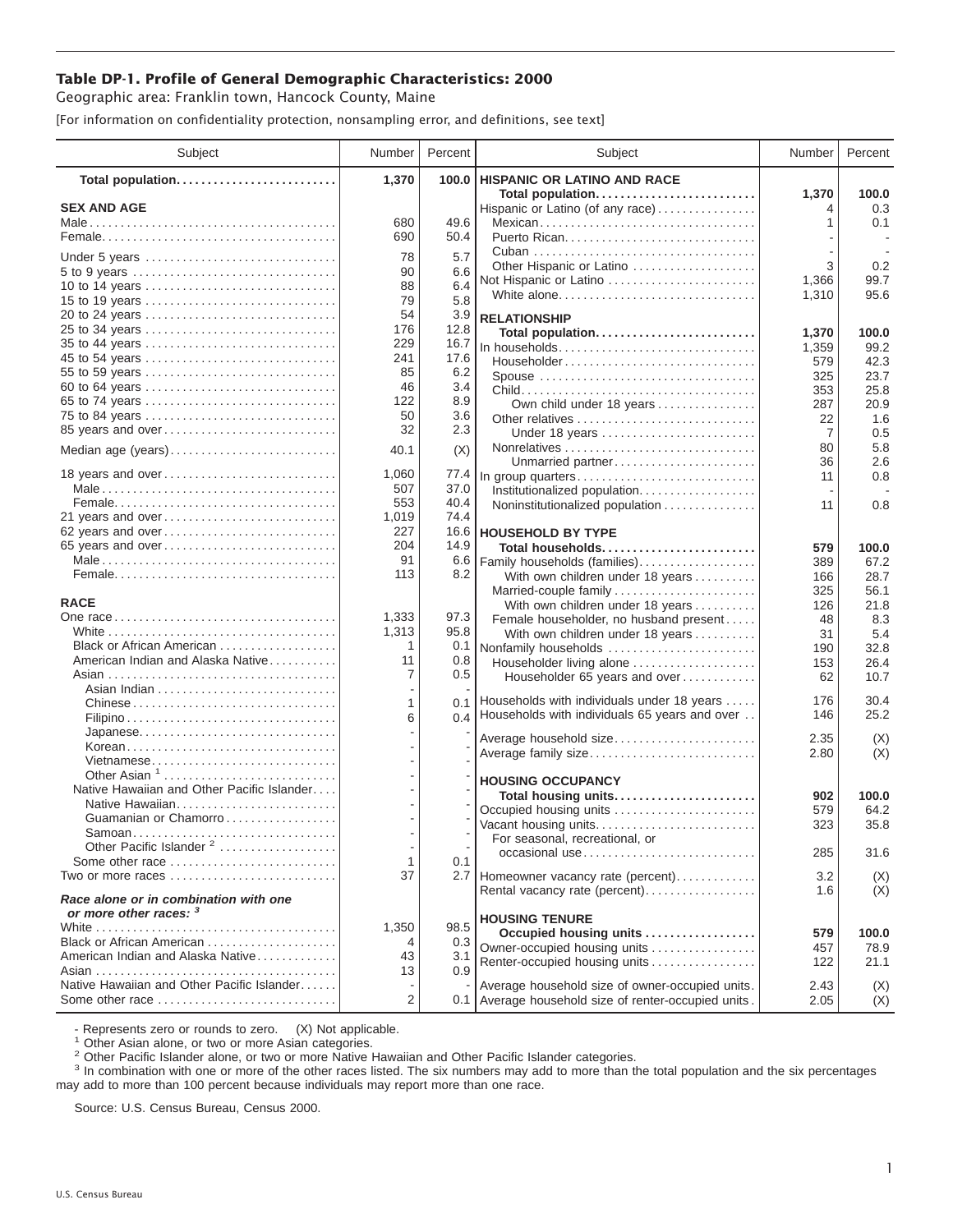## **Table DP-2. Profile of Selected Social Characteristics: 2000**

Geographic area: Franklin town, Hancock County, Maine

[Data based on a sample. For information on confidentiality protection, sampling error, nonsampling error, and definitions, see text]

| Subject                                                 | Number      | Percent       | Subject                                                              | Number               | Percent       |
|---------------------------------------------------------|-------------|---------------|----------------------------------------------------------------------|----------------------|---------------|
| <b>SCHOOL ENROLLMENT</b>                                |             |               | <b>NATIVITY AND PLACE OF BIRTH</b>                                   |                      |               |
| Population 3 years and over                             |             |               | Total population                                                     | 1,370                | 100.0         |
| enrolled in school                                      | 298         |               |                                                                      | 1,329                | 97.0          |
| Nursery school, preschool                               | 20          | 6.7           | Born in United States                                                | 1,316                | 96.1          |
| Kindergarten                                            | 10          | 3.4           | State of residence                                                   | 920                  | 67.2          |
| Elementary school (grades 1-8)                          | 146         | 49.0          | Different state                                                      | 396                  | 28.9          |
| High school (grades 9-12)<br>College or graduate school | 66<br>56    | 22.1<br>18.8  | Born outside United States<br>Foreign born                           | 13<br>41             | 0.9<br>3.0    |
|                                                         |             |               | Entered 1990 to March 2000                                           | 10                   | 0.7           |
| <b>EDUCATIONAL ATTAINMENT</b>                           |             |               | Naturalized citizen                                                  | 27                   | 2.0           |
| Population 25 years and over                            | 989         | 100.0         |                                                                      | 14                   | 1.0           |
| Less than 9th grade                                     | 35          | 3.5           |                                                                      |                      |               |
| 9th to 12th grade, no diploma                           | 126         | 12.7          | <b>REGION OF BIRTH OF FOREIGN BORN</b>                               | 41                   | 100.0         |
| High school graduate (includes equivalency)             | 441         | 44.6          | Total (excluding born at sea)                                        | 28                   | 68.3          |
| Some college, no degree                                 | 158<br>67   | 16.0<br>6.8   |                                                                      | 8                    | 19.5          |
| Associate degree<br>Bachelor's degree                   | 113         | 11.4          |                                                                      |                      | $\sim$        |
| Graduate or professional degree                         | 49          | 5.0           |                                                                      |                      |               |
|                                                         |             |               |                                                                      | 3                    | 7.3           |
| Percent high school graduate or higher                  | 83.7        | (X)           | Northern America                                                     | $\overline{2}$       | 4.9           |
| Percent bachelor's degree or higher                     | 16.4        | (X)           | <b>LANGUAGE SPOKEN AT HOME</b>                                       |                      |               |
| <b>MARITAL STATUS</b>                                   |             |               | Population 5 years and over                                          | 1,292                | 100.0         |
| Population 15 years and over                            | 1,119       | 100.0         | English only                                                         | 1,232                | 95.4          |
| Never married                                           | 211         | 18.9          | Language other than English                                          | 60                   | 4.6           |
| Now married, except separated                           | 691         | 61.8          | Speak English less than "very well"                                  | 15                   | 1.2           |
| Separated                                               | 11          | 1.0           | Spanish                                                              | 9                    | 0.7           |
|                                                         | 87          | 7.8           | Speak English less than "very well"                                  | 5                    | 0.4<br>3.3    |
|                                                         | 78          | 7.0           | Other Indo-European languages<br>Speak English less than "very well" | 42<br>5              | 0.4           |
|                                                         | 119         | 10.6          | Asian and Pacific Island languages                                   | $\overline{7}$       | 0.5           |
|                                                         | 67          | 6.0           | Speak English less than "very well"                                  | 5                    | 0.4           |
| <b>GRANDPARENTS AS CAREGIVERS</b>                       |             |               |                                                                      |                      |               |
| Grandparent living in household with                    |             |               | <b>ANCESTRY (single or multiple)</b>                                 |                      |               |
| one or more own grandchildren under                     |             |               | Total population<br>Total ancestries reported                        | 1,370<br>1,287       | 100.0<br>93.9 |
|                                                         | 6           | 100.0         |                                                                      |                      |               |
| Grandparent responsible for grandchildren               | 4           | 66.7          |                                                                      |                      |               |
| <b>VETERAN STATUS</b>                                   |             |               |                                                                      |                      |               |
| Civilian population 18 years and over                   | 1,052       | 100.0         |                                                                      | 10                   | 0.7           |
| Civilian veterans                                       | 201         | 19.1          |                                                                      | 255                  | 18.6          |
|                                                         |             |               | French (except Basque) <sup>1</sup>                                  | 78                   | 5.7           |
| <b>DISABILITY STATUS OF THE CIVILIAN</b>                |             |               | French Canadian <sup>1</sup>                                         | 56                   | 4.1           |
| NONINSTITUTIONALIZED POPULATION                         |             |               |                                                                      | 77<br>$\overline{2}$ | 5.6<br>0.1    |
| Population 5 to 20 years                                | 263         | 100.0         |                                                                      | 4                    | 0.3           |
| With a disability                                       | 30          | 11.4          |                                                                      | 161                  | 11.8          |
| Population 21 to 64 years                               | 815         | 100.0         |                                                                      | 21                   | 1.5           |
| With a disability                                       | 244         | 29.9          |                                                                      | $\overline{7}$       | 0.5           |
|                                                         | 54.1<br>571 | (X)           | Norwegian                                                            | 11                   | 0.8           |
| No disability<br>Percent employed                       | 79.3        | 70.1<br>(X)   |                                                                      | 24                   | 1.8           |
|                                                         |             |               |                                                                      | 12                   | 0.9           |
| Population 65 years and over                            | 197<br>81   | 100.0<br>41.1 |                                                                      | 5<br>44              | 0.4<br>3.2    |
| With a disability                                       |             |               |                                                                      | 65                   | 4.7           |
| <b>RESIDENCE IN 1995</b>                                |             |               |                                                                      |                      |               |
| Population 5 years and over                             | 1,292       | 100.0         | Subsaharan African                                                   | 3                    | 0.2           |
| Same house in 1995                                      | 854         | 66.1          |                                                                      | 17                   | 1.2           |
| Different house in the U.S. in 1995                     | 431         | 33.4          |                                                                      |                      |               |
| Same county                                             | 255         | 19.7          |                                                                      |                      |               |
|                                                         | 176         | 13.6          | United States or American                                            | 269                  | 19.6          |
| Different state                                         | 52<br>124   | 4.0<br>9.6    | West Indian (excluding Hispanic groups)                              | 14<br>5              | 1.0<br>0.4    |
| Elsewhere in 1995                                       | 7           | 0.5           | Other ancestries                                                     | 147                  | 10.7          |
|                                                         |             |               |                                                                      |                      |               |

-Represents zero or rounds to zero. (X) Not applicable. 1 The data represent a combination of two ancestries shown separately in Summary File 3. Czech includes Czechoslovakian. French includes Alsatian. French Canadian includes Acadian/Cajun. Irish includes Celtic.

Source: U.S. Bureau of the Census, Census 2000.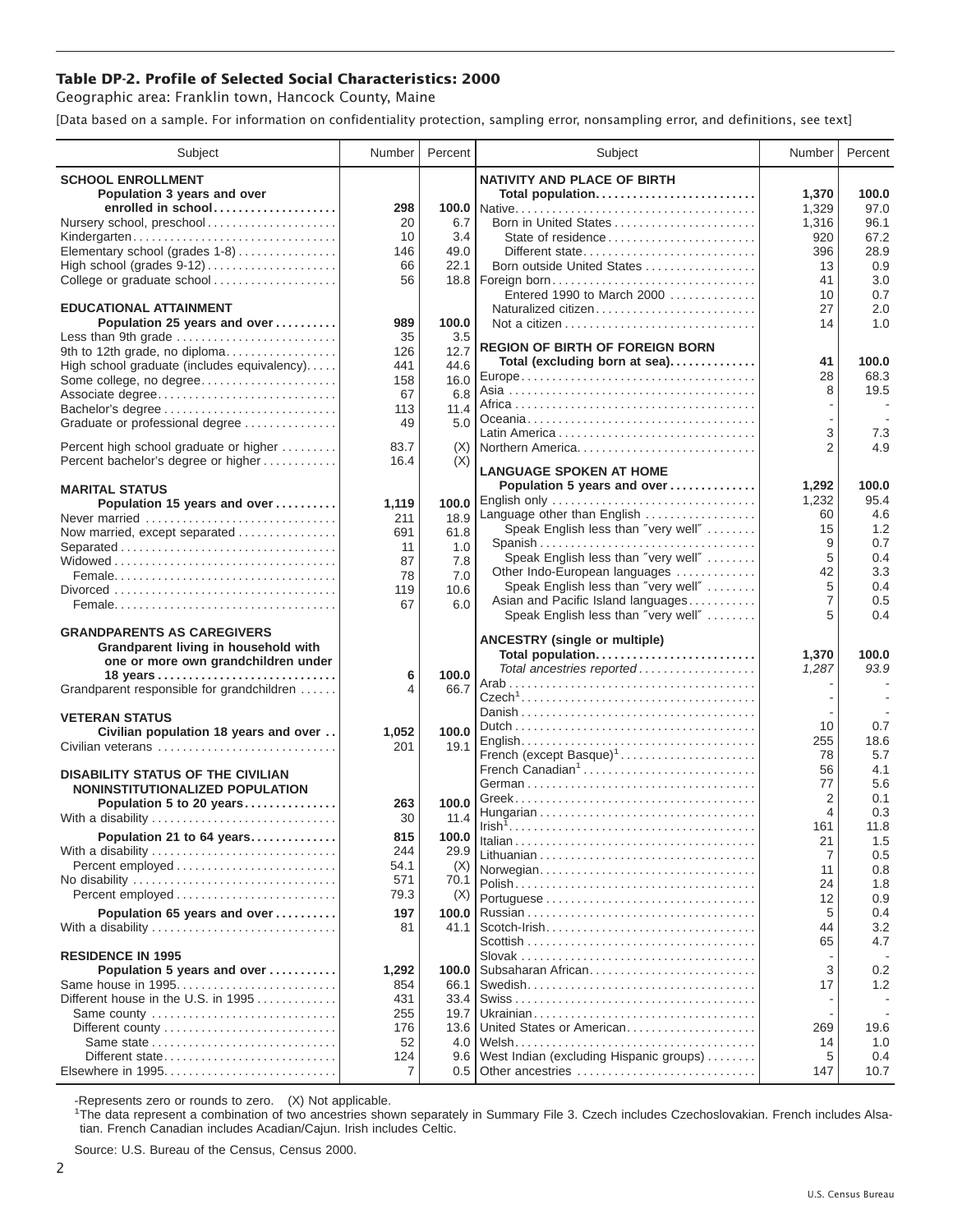## **Table DP-3. Profile of Selected Economic Characteristics: 2000**

Geographic area: Franklin town, Hancock County, Maine [Data based on a sample. For information on confidentiality protection, sampling error, nonsampling error, and definitions, see text]

| Subject                                                                         | Number         | Percent | Subject                                                                                | Number              | Percent |
|---------------------------------------------------------------------------------|----------------|---------|----------------------------------------------------------------------------------------|---------------------|---------|
| <b>EMPLOYMENT STATUS</b>                                                        |                |         | <b>INCOME IN 1999</b>                                                                  |                     |         |
| Population 16 years and over                                                    | 1,103          | 100.0   | Households                                                                             | 585                 | 100.0   |
| In labor force                                                                  | 704            | 63.8    | Less than \$10,000                                                                     | 84                  | 14.4    |
| Civilian labor force                                                            | 687            |         |                                                                                        | 49                  | 8.4     |
|                                                                                 | 634            |         |                                                                                        | 94                  | 16.1    |
| Employed                                                                        |                |         |                                                                                        |                     |         |
|                                                                                 | 53             |         |                                                                                        | 80                  | 13.7    |
| Percent of civilian labor force                                                 | 7.7            | (X)     | $\frac{1}{2}$ \$35,000 to \$49,999                                                     | 122                 | 20.9    |
|                                                                                 | 17             |         |                                                                                        | 91                  | 15.6    |
| Not in labor force                                                              | 399            |         |                                                                                        | 37                  | 6.3     |
| Females 16 years and over                                                       | 566            | 100.0   | \$100,000 to \$149,999                                                                 | 10                  | 1.7     |
| In labor force $\ldots, \ldots, \ldots, \ldots, \ldots, \ldots, \ldots, \ldots$ | 341            | 60.2    | \$150,000 to \$199,999                                                                 | 12                  | 2.1     |
| Civilian labor force                                                            | 336            | 59.4    | \$200,000 or more                                                                      | 6                   | 1.0     |
|                                                                                 |                | 53.9    | Median household income (dollars)                                                      | 32,070              | (X)     |
| Employed                                                                        | 305            |         |                                                                                        |                     |         |
| Own children under 6 years                                                      | 82             | 100.0   | With earnings                                                                          | 449                 | 76.8    |
| All parents in family in labor force                                            | 50             | 61.0    | Mean earnings $(dollars)1$                                                             | 38,495              | (X)     |
|                                                                                 |                |         | With Social Security income                                                            | 192                 | 32.8    |
| <b>COMMUTING TO WORK</b>                                                        |                |         | Mean Social Security income $(dollars)^1$                                              | 9,476               | (X)     |
| Workers 16 years and over                                                       | 629            |         | 100.0 With Supplemental Security Income                                                | 23                  | 3.9     |
| Car, truck, or van - - drove alone                                              | 481            | 76.5    | Mean Supplemental Security Income                                                      |                     |         |
| Car, truck, or van - - carpooled                                                | 82             | 13.0    | $\text{(dollars)}^1 \dots \dots \dots \dots \dots \dots \dots \dots \dots \dots \dots$ | 5,943               | (X)     |
| Public transportation (including taxicab)                                       | 5              | 0.8     | With public assistance income                                                          | 23                  | 3.9     |
|                                                                                 | $\overline{2}$ | 0.3     | Mean public assistance income $(dollars)1 \ldots$ .                                    | 1,443               | (X)     |
| Other means                                                                     | 8              | 1.3     | With retirement income                                                                 | 89                  | 15.2    |
| Worked at home                                                                  | 51             | 8.1     | Mean retirement income $(dollars)1$                                                    | 22,247              | (X)     |
| Mean travel time to work $(minutes)^1$                                          | 32.2           | (X)     |                                                                                        |                     |         |
|                                                                                 |                |         | Families                                                                               | 394                 | 100.0   |
| <b>Employed civilian population</b>                                             |                |         | Less than \$10,000                                                                     | 27                  | 6.9     |
| 16 years and over                                                               | 634            |         |                                                                                        | 28                  | 7.1     |
| <b>OCCUPATION</b>                                                               |                |         | \$15,000 to \$24,999                                                                   | 47                  | 11.9    |
| Management, professional, and related                                           |                |         | \$25,000 to \$34,999                                                                   | 68                  | 17.3    |
|                                                                                 | 127            |         | $20.0$ \\$35,000 to \$49,999                                                           | 97                  | 24.6    |
| Service occupations                                                             | 108            |         |                                                                                        | 71                  | 18.0    |
| Sales and office occupations                                                    | 140            |         |                                                                                        | 35                  | 8.9     |
|                                                                                 |                |         |                                                                                        |                     |         |
| Farming, fishing, and forestry occupations                                      | 33             |         |                                                                                        | 8<br>$\overline{7}$ | 2.0     |
| Construction, extraction, and maintenance                                       |                |         | \$150,000 to \$199,999                                                                 |                     | 1.8     |
| occupations                                                                     | 111            |         | 17.5 \$200,000 or more                                                                 | 6                   | 1.5     |
| Production, transportation, and material moving                                 |                |         | Median family income (dollars)                                                         | 38,594              | (X)     |
| occupations                                                                     | 115            | 18.1    | Per capita income $(dollars)1$                                                         |                     |         |
|                                                                                 |                |         |                                                                                        | 17,188              | (X)     |
| <b>INDUSTRY</b>                                                                 |                |         | Median earnings (dollars):                                                             |                     |         |
| Agriculture, forestry, fishing and hunting,                                     |                |         | Male full-time, year-round workers                                                     | 28.214              | (X)     |
|                                                                                 | 46             | 7.3     | Female full-time, year-round workers                                                   | 19,900              | (X)     |
|                                                                                 | 83             | 13.1    |                                                                                        | Number              | Percent |
| Manufacturing                                                                   | 64             | 10.1    |                                                                                        | below               | below   |
| Wholesale trade                                                                 | 24             | 3.8     |                                                                                        |                     |         |
| Retail trade                                                                    | 85             | 13.4    |                                                                                        | poverty             | poverty |
| Transportation and warehousing, and utilities                                   | 24             | $3.8\,$ | Subject                                                                                | level               | level   |
|                                                                                 | 12             | 1.9     |                                                                                        |                     |         |
| Finance, insurance, real estate, and rental and                                 |                |         | <b>POVERTY STATUS IN 1999</b>                                                          |                     |         |
|                                                                                 | 30             | 4.7     | Families                                                                               | 42                  | 10.7    |
| Professional, scientific, management, adminis-                                  |                |         | With related children under 18 years                                                   | 26                  | 15.3    |
| trative, and waste management services                                          | 29             | 4.6     |                                                                                        |                     |         |
| Educational, health and social services                                         | 113            | 17.8    | With related children under 5 years                                                    | 9                   | 14.8    |
| Arts, entertainment, recreation, accommodation                                  |                |         | Families with female householder, no                                                   |                     |         |
| and food services                                                               | 62             | 9.8     | husband present                                                                        | 15                  | 38.5    |
| Other services (except public administration)                                   | 38             | 6.0     | With related children under 18 years                                                   | 15                  | 60.0    |
| Public administration                                                           | 24             | 3.8     | With related children under 5 years                                                    | $\overline{4}$      | 66.7    |
|                                                                                 |                |         |                                                                                        |                     |         |
| <b>CLASS OF WORKER</b>                                                          |                |         | Individuals                                                                            |                     |         |
|                                                                                 |                |         |                                                                                        | 217                 | 15.9    |
| Private wage and salary workers                                                 | 451            |         | 71.1 18 years and over                                                                 | 165                 | 15.4    |
| Government workers                                                              | 84             | 13.2    | 65 years and over                                                                      | 46                  | 23.4    |
| Self-employed workers in own not incorporated                                   |                |         | Related children under 18 years                                                        | 45                  | 15.8    |
|                                                                                 | 95             | 15.0    | Related children 5 to 17 years                                                         | 30                  | 14.3    |
| Unpaid family workers                                                           | 4              | 0.6     | Unrelated individuals 15 years and over                                                | 103                 | 38.9    |

-Represents zero or rounds to zero. (X) Not applicable.

<sup>1</sup>If the denominator of a mean value or per capita value is less than 30, then that value is calculated using a rounded aggregate in the numerator. See text.

Source: U.S. Bureau of the Census, Census 2000.